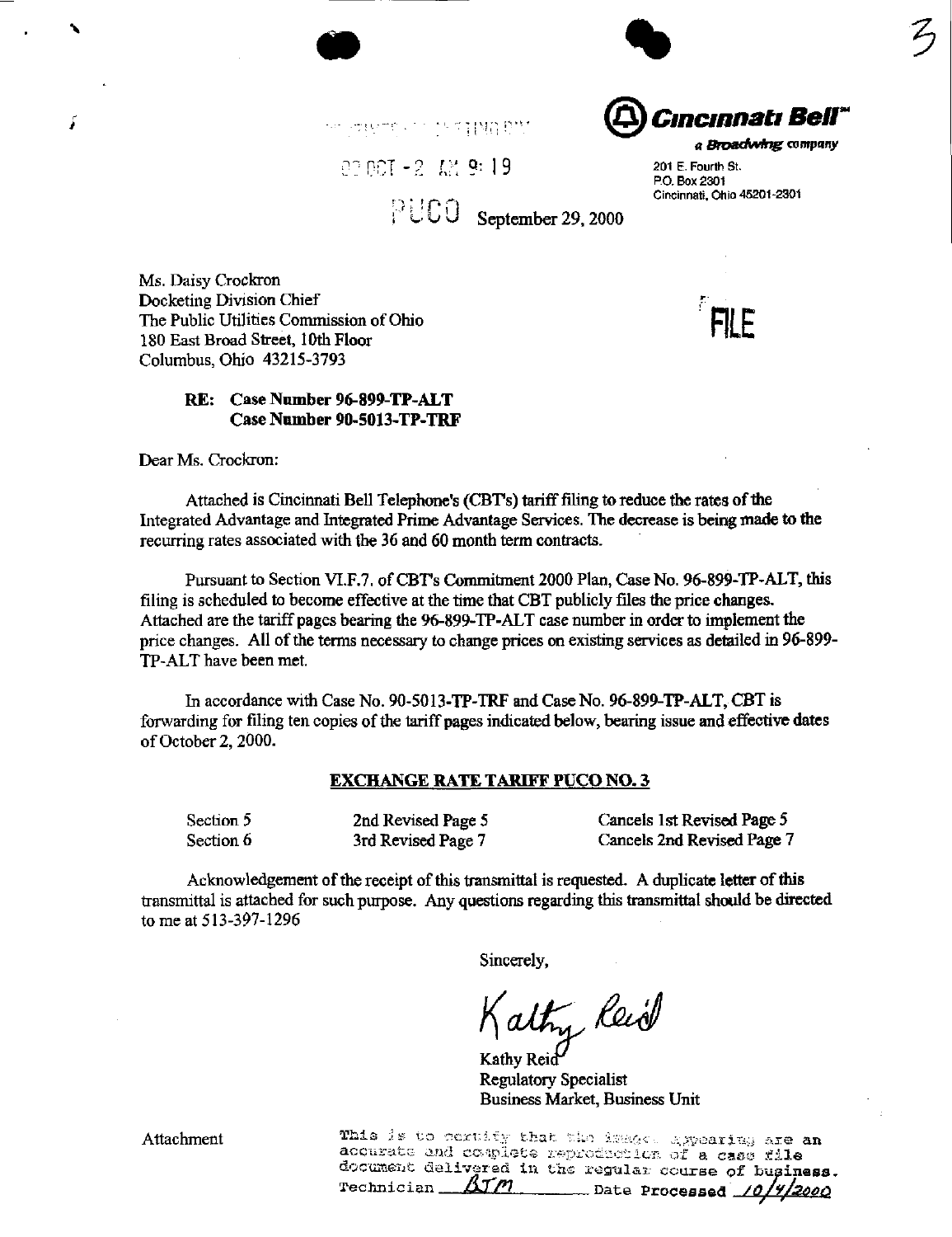

EXCHANGE RATE TARIFF PUCO NO. 3



CINCINNATI BELL TELEPHONE COMPANY

Section 5 2nd Revised Page 5

Cancels 1st Revised Page 5

## TRUNK ADVANTAGE<sup>SM</sup>

D. RATES AND CHARGES

 $\mathbf{R}$ 

Ĵ.

RATES AND CHARGES<br>2. Integrated Advantage Service and Integrated Advantage Lite r. R. R. R. R.

In addition to the charges below the customer may also incur usage charges associated with measured and/or long distance service, mileage charges associated with special access and internet charges associated with internet access.

|                                                                                                               | Initial<br>Charge | <b>MTM</b>        | 36 Mo.     | $60$ Mo.                                                                                   | <b>USOC</b>                  |
|---------------------------------------------------------------------------------------------------------------|-------------------|-------------------|------------|--------------------------------------------------------------------------------------------|------------------------------|
| Digital<br>Trunk Facility                                                                                     | \$600.00          | \$1500.00         | \$1126.00  | \$1046.00                                                                                  | WZBX4                        |
| Digital Trunk<br>Facility $\sim$ Lite                                                                         | 600.00            | 750.00            | 690.00     | 620.00                                                                                     | ZZAGJ                        |
| Educational, Digital<br>Trunk Facility - Lite                                                                 | 600.00            | 675.00            | 621.00     | 558.00                                                                                     | ZZAGK                        |
| Digital Trunk<br>Channels with<br>Flat Rate Service:                                                          |                   |                   |            |                                                                                            |                              |
| Each Standard<br>Channel                                                                                      | \$20.00           | *                 | $\star$    | $\ast$                                                                                     | WZBX5, WZBX6<br>WZBX7        |
| Each Two Way/DID<br>Channel                                                                                   | \$20.00           | *                 | $\star$    | $\star$                                                                                    | WZBX8                        |
| Each DID Channel                                                                                              | \$20.00           | ۰                 | $\star$    | $\star$                                                                                    | WZBX9                        |
| Digital Trunk<br>Channels with<br>Measured Rate Service:                                                      |                   |                   |            |                                                                                            |                              |
| Each Standard<br>Channel                                                                                      | \$20.00           | *                 | *          | *                                                                                          | WZBY1, WZBY2<br>WZBY3, WZBY4 |
| Each Two Way/DID<br>Channel                                                                                   | \$20.00           | *                 | *          | $\star$                                                                                    | WZBY5                        |
| Each DID Channel                                                                                              | \$20.00           | *                 | $\star$    | $\pm$                                                                                      | WZBY6                        |
| Digital Trunk DID<br>Number Blocks:                                                                           |                   |                   |            |                                                                                            |                              |
| Each group of 20 DID<br>Numbers (Note 1)<br>* No additional charge                                            |                   | $$207.40$ \$ 4.15 | \$4.15     | \$4.15                                                                                     | NEF                          |
| October 2, 2000<br>Issued:<br>By Euguene J. Baldrate, Vice President - Regulatory Affairs<br>Cincinnati, Ohio |                   |                   | Effective: | In accordance with Case No.<br>96-899-TP-ALT, Issued by the<br>Public Utilities Commission | October 2, 2000              |

Public Utilities Commission of Ohio, April 9, 1998.